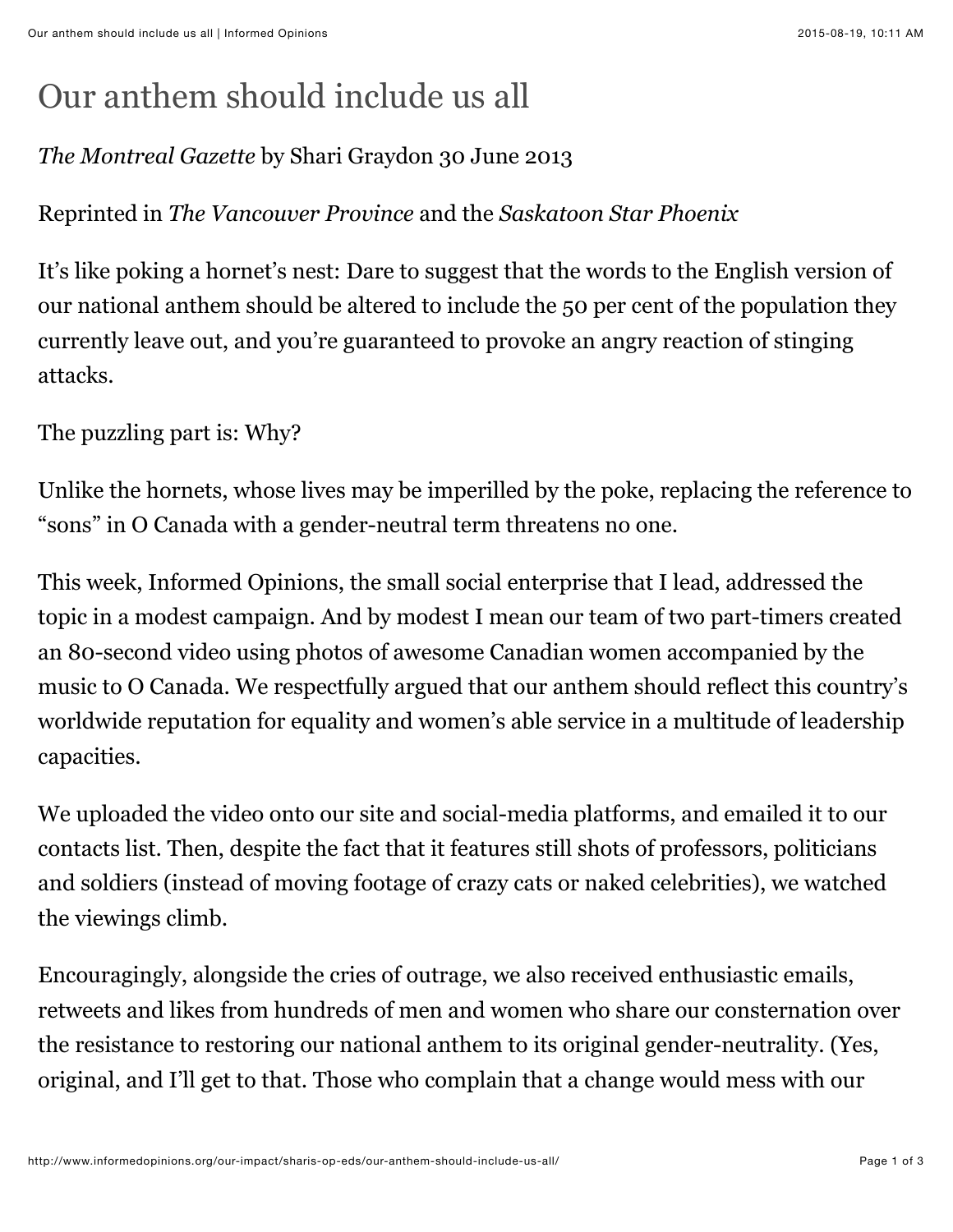cultural heritage need to know: It's already been messed with. Twice. And astonishingly, we survived!)

The naysayers responding to our initiative are dramatically fewer in number than the supporters, and they have yet to mount a coherent argument to bolster their case for the status quo. "You are taking the gender thing too far!" one exclaimed. "Is this really holding women back?" demanded another. "What's next, MAN-hole covers?!" slammed a third. Maybe it's just me, but I've never considered the iron discs covering sewer access points a national symbol. On the other hand, if the things were invented today, they probably wouldn't be called manhole covers. Because — and personally, I appreciate this — human beings, and the societies we inhabit, continue to evolve. Over the years that evolution has included an increasingly sophisticated, not to mention researchsupported, understanding of the power language has to shape our perceptions and attitudes.

Consider what reliably occurs when your kid says, "There's a rabbit on the front lawn." You don't picture a raccoon. If you quote Robert Browning — "Man's reach must exceed his grasp, or what's a heaven for?" — to a roomful of people, and ask them what image popped into their head, it's not going to feature a woman. Trust me; I've tried this.

Human beings are literal creatures. We understand that words have precise meanings. That's why those on opposing sides of the abortion debate define themselves as "prochoice" and "anti-abortion," not "pro-abortion" and "anti-choice." And it's why "alderman" and "stewardess" have helpfully been replaced with "councillor" and "flight attendant," in recognition that, in the 21st century, the people in these jobs are commonly of both sexes.

Even most 5-year-olds are not confused by the exclusivity of "sons." When the daughter of a friend came home a few years ago asking why O Canada referred to boys but not girls, my friend was not reassured by the school principal's response to her query about replacing the unfortunate lyrics. "We sing the official version," she was told, making it clear: sexism is official.